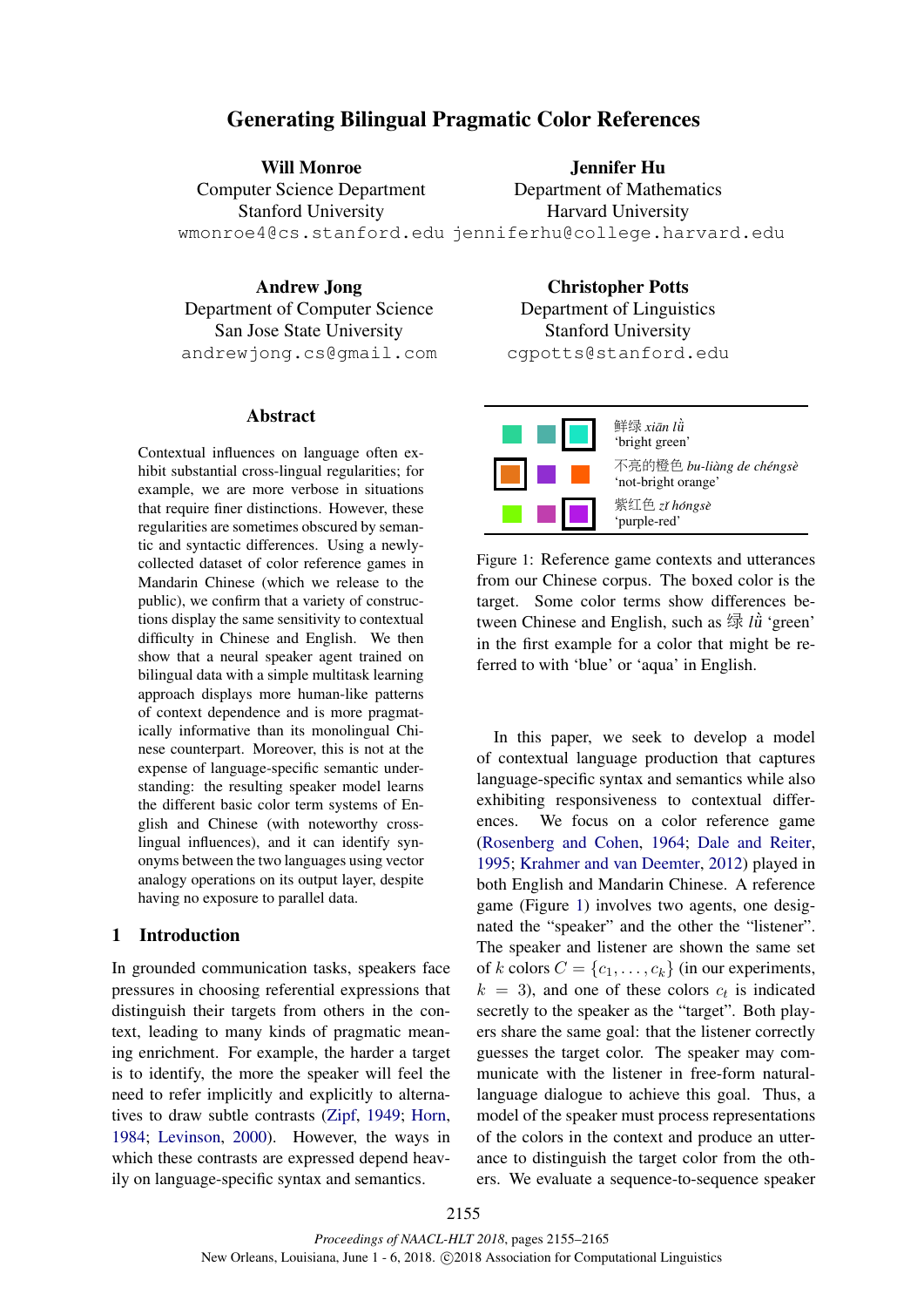agent based on that of Monroe et al. (2017), who also collected the English data we use; our Chinese data are new and were collected according to the same protocols.

While English and Chinese both use fairly similar syntax for color descriptions, our reference game is designed to elicit constructions that make reference to the context, and these constructions particularly comparatives and negation—differ morpho-syntactically and pragmatically between the two languages. Additionally, Chinese is considered to have a smaller number of basic color terms (Berlin and Kay, 1969), which predicts markedness of more specific descriptions.

Our primary goal is to examine the effects of *bilingual* training: building one speaker trained on both English and Chinese data with a shared vocabulary, so that it can produce utterances in either language. The reference game setting offers an objective measure of success on the grounded language task, namely, the speaker's ability to guide the listener to the target. We use this to address the tricky problem of speaker evaluation. Specifically, we use the speaker model and an application of Bayes' rule to infer the most likely target color given a human utterance, and we report the accuracy of that process at identifying the target color. We refer to this metric as *pragmatic informativeness* because it requires not only accuracy but also effectiveness at meeting the players' shared goal (Grice, 1975). A more formal definition and a discussion of alternatives are given in Section 4.1.

We show that a bilingually-trained model produces distributions over Chinese utterances that have higher pragmatic informativeness than a monolingual model. An analysis of the learned word embeddings reveals that the bilingual model learns color synonyms between the two languages without being directly exposed to labeled pairs. However, using a context-independent color term elicitation task from Berlin and Kay (1969) on our models, we show that the learned lexical meanings are largely faithful to each language's basic color system, with only minor cross-lingual influences. This suggests that the improvements due to adding English data are not primarily due to better representations of the input colors or lexical semantics alone. The bilingual model does better resemble human patterns of utterance length as a function of contextual difficulty, suggesting the pragmatic level as one possible area of cross-lingual generalization.

### 2 Data collection

We adapted the open-source reference game framework of Hawkins (2015) to Chinese and followed the data collection protocols of Monroe et al. (2017) as closely as possible, in the hope that this can be the first step in a broader multilingual color reference project. We recruit pairs of players on Amazon Mechanical Turk in real time, randomly assigning one the role of the speaker and the other the listener. Players are self-reported Chinese speakers, but they must pass a series of Chinese comprehension questions in order to proceed, with instructions in a format preventing copy-and-paste translation. The speaker and listener are placed in a game environment in which they both see the three colors of the context and a chatbox. The speaker sends messages through the chatbox to describe the target to the listener, who then attempts to click on the target. This ends the round, and three new colors are generated for the next. Both players can send messages through the chatbox at any time. After filtering out extremely long messages (number of tokens greater than  $4\sigma$  above the mean), spam games,<sup>1</sup> and players who self-reported confusion about the game, we have a new corpus of 5,774 Chinese messages in color reference games, which we will release publicly. Data management information is given in Appendix B.

As in Monroe et al. (2017), the contexts are divided into three groups of roughly equal size: in the *far* condition (1,421 contexts), all the colors are at least a threshold distance  $\theta$  from each other; in the *split* condition (1,412 contexts), the target and one distractor are less than  $\theta$  from each other, with the other distractor at least  $\theta$  away from both; and in the *close* condition (1,425 contexts), all colors are within  $\theta$  from each other. We set  $\theta = 20$  by the CIEDE2000 color-difference formula (Sharma et al., 2005), with all colors different by at least 5.

## 3 Human data analysis

As we mentioned earlier, our main goal with this work is to investigate the effects of bilingual training on pragmatic language use. We first examine the similarities and differences in pragmatic be-

<sup>&</sup>lt;sup>1</sup>Some players found they could advance through rounds by sending duplicate messages. Games were considered spam if the game contained 25 or more duplicates.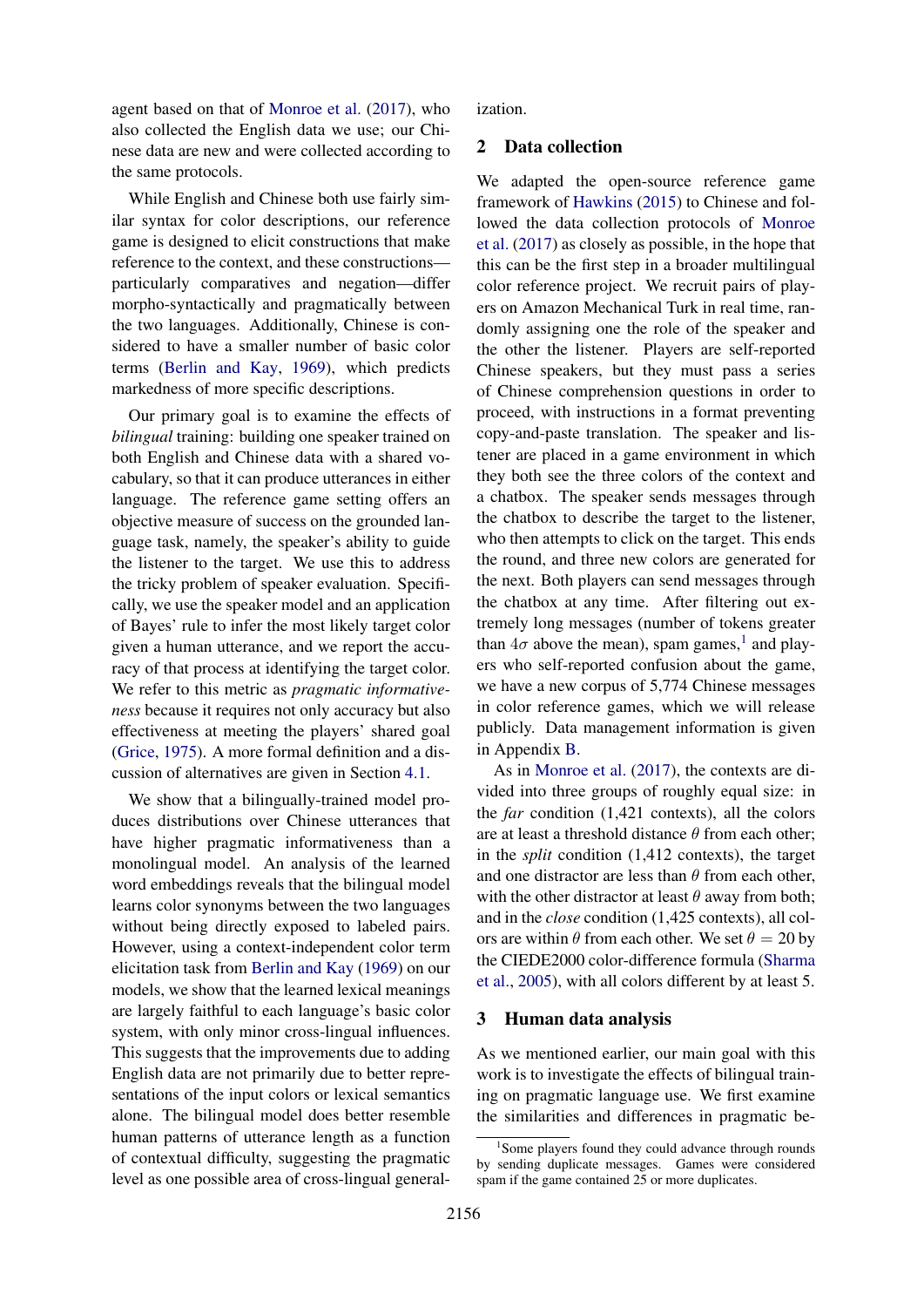

Figure 2: Comparison of mean length of messages in English and Chinese. The *split* and *close* conditions have more similar context colors (Section 2).

haviors between the English and Chinese corpora we use. The picture that emerges accords well with our expectations about pragmatics: the broad patterns are aligned across the two languages, with the observed differences mostly tracing to the details of their lexicons and constructions.

## 3.1 Message length

We expect message length to correlate with the difficulty of the context: as the target becomes harder to distinguish from the distractors, the speaker will produce more complex messages, and length is a rough indicator of such complexity. To test this hypothesis, we used the Natural Language Toolkit (NLTK; Bird et al. 2009) and Jieba (Junyi, 2015) to tokenize English and Chinese messages, respectively, and counted the number of tokens in both languages as a measure of message length. The results (Figure 2) confirm that in both languages, players become more verbose in more difficult conditions.<sup>2</sup>

### 3.2 Specificity

In the *split* and *far* conditions, the speaker must make fine-grained distinctions. A broad color term like *red* will not suffice if there are two reds, but more specific terms like *maroon* might identify the target. Thus, we expect specificity to increase as the difficulty of the context does. To assess this, we use WordNet (Fellbaum, 1998) to transform adjectives into derivationally-related noun forms, filter for nouns with *color* in their hypernym paths, and mark a message as "specific" if it contains at



Figure 3: Comparison of WordNet specificity in Chinese and English.

least one word with a hypernym depth greater than 7.

For Chinese, we translate to English via Google Translate, then measure the translated word using WordNet. It should be noted that this method has the drawback of obscuring differences between the two languages' color systems, as well as the potential for introducing noise due to errors in automatic translation. Though Mandarin variations of WordNet exist, we chose this translation method to standardize hypernym paths for both languages. Differences in ontology decisions between lexical resources prevent straightforward cross-lingual comparisons of hypernym depths, while automatic translation to a common language ensures the resulting hypernym paths are directly comparable.

Figure 3 summarizes the results of this measurement. In general, the usage of high-specificity color words increases in more difficult conditions, as expected. However, we see that Chinese speakers use them significantly less than English speakers. Instead, Chinese speakers use nominal modifiers, such as 草 *caoˇ* 'grass' and 海 *haiˇ* 'ocean', which do not contain "color" in their hypernym paths and are thus not marked as high-specificity. To quantify this observation, we annotated random samples of 200 messages from each language for whether they contained nominal color descriptions, and found that 3.5% of the English messages contain such nominals versus 13.5% of the Chinese messages.

The use of nominal modifiers as opposed to adjectives ('dark orange', 'dull brown') is arguably expected given the claims of Berlin and Kay (1969) and others that Chinese has fewer basic color terms than English, thus requiring more visually evocative modifiers to clarify distinctions between similar hues. (This isn't a complete explanation, since Chinese is rich in narrow but rare

 $2$ We do not believe that the overall drop in message length from English to Chinese reflects a fundamental difference between the languages; this has a few possible explanations, from Chinese messages taking the form of "sentence segments" (Wang and Qin, 2010) to differences in tokenization.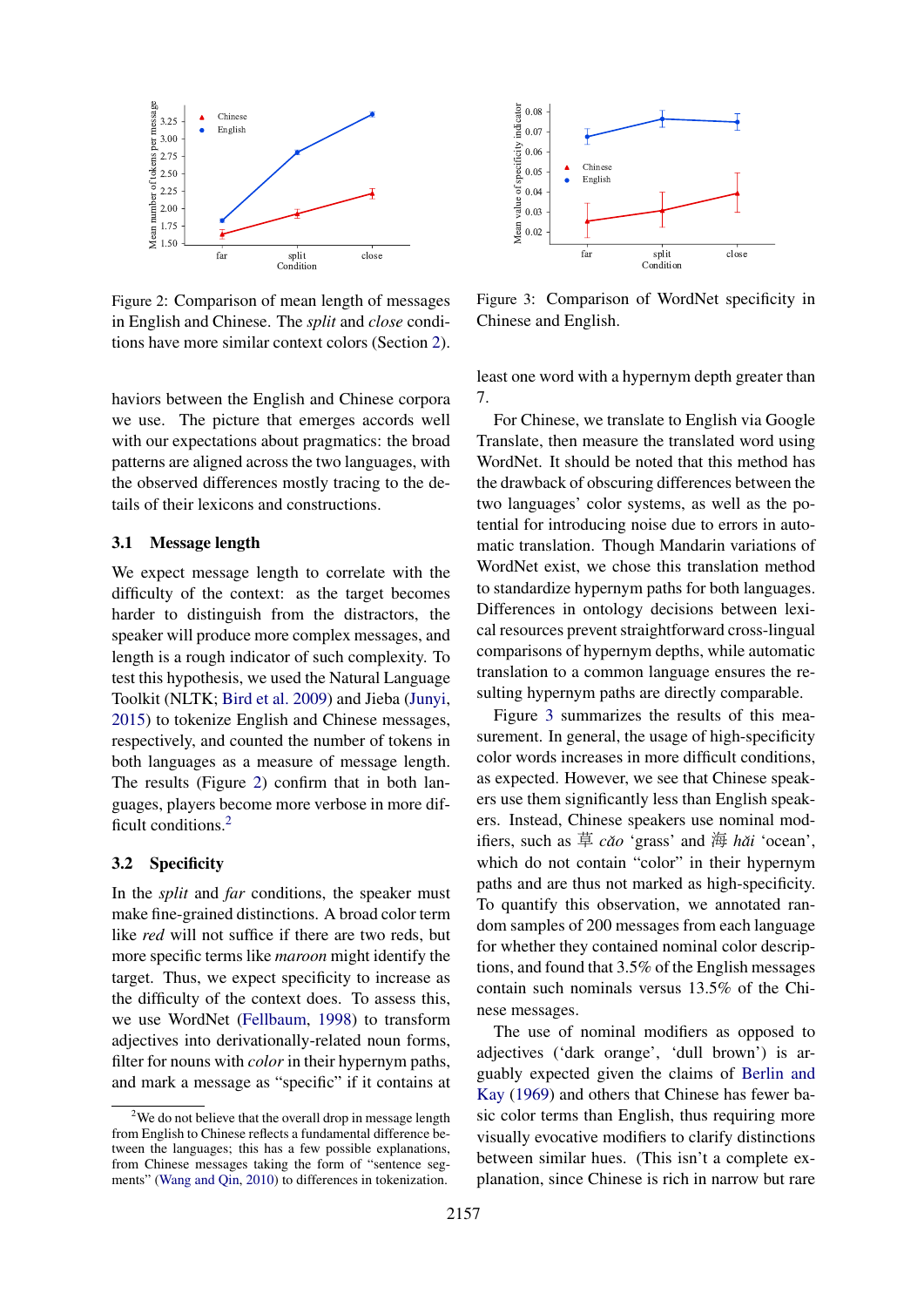

(a) Usage of comparative adjectives in Chinese and English.



(b) Usage of superlative adjectives in Chinese and English.



(c) Usage of negation in Chinese and English.

Figure 4: Comparison of usage of comparatives, superlatives, and negation in English and Chinese.

non-basic color terms. For the cases where Chinese has an appropriate narrow color term, it is possible that speakers make a pragmatic decision to avoid obscure vocabulary in favor of more familiar nouns.)

#### 3.3 Comparatives, superlatives, and negation

To detect comparative and superlative adjectives in English, we use NLTK POS-tagging, which outputs JJR and RBR for comparatives, and JJS and RBS for superlatives. In Chinese, we look for the tokens  $\overline{\mathfrak{B}}$  *gèng* 'more' and  $\overline{\mathfrak{L}}$  *bi* 'comparatively' to detect comparatives and 最 *zu`ı* 'most' to detect superlatives. We detect negation by tokenizing messages with NLTK and Jieba and then looking for the tokens *not* and *n't* in English and corresponding 不 *bu`* and 没 *mei´* in Chinese.

These statistics are shown in Figure 4. Both lan-

guages exhibit similar trends for superlative adjectives. In English, comparatives are used most frequently in the *split* condition and second most frequently in the *close* condition, while in Chinese, they occur at around the same rate in the *split* and *close* conditions. The literature is not conclusive about the source of these differences. Xia (2014) argues that complex attributives are rarely used and sound "syntactically deviant or Europeanized" (Zhu, 1982; Xie, 2001) in Chinese, citing the leftbranching nature of the language as restricting attributives in length and complexity. There are also conflicting theories on the markedness of gradable adjectives in Chinese (Grano, 2012; Ito, 2008); such markedness may contribute to the frequency at which comparative forms are used.

We also see that both languages follow the same general trend of using negation more frequently as the condition becomes more difficult.

### 4 Models

We build and evaluate three artificial agents on this reference game task, two trained on monolingual descriptions (one for each language) and one on bilingual descriptions. We base these models on the basic speaker architecture from Monroe et al. (2017). The monolingual speakers represent the context by passing all the context colors as input to a long short-term memory (LSTM) sequence encoder, then concatenating this representation with a word vector for each previous output token as the input to an LSTM decoder that produces a color description token-by-token. This defines a distribution over descriptions u conditioned on the target and context,  $S(u \mid c_t, C)$ .

To accommodate bilingual training with this architecture, we expand the vocabulary to include English and Chinese words, and we add a flag  $\ell$ to the input specifying whether the model's output should be in English ( $\ell = 0$ ) or Chinese ( $\ell = 1$ ):

$$
S(u \mid \ell, c_t, C) = \prod_{i=1}^{|u|} s(u_i \mid u_{1..i-1}, \ell, c_t, C)
$$

The flag  $\ell$  is embedded as a single additional dimension that is concatenated alongside the context and input (previous token) vectors for the encoder. See Appendix A for additional training details.

#### 4.1 Pragmatic informativeness

As mentioned in Section 1, we evaluate the two models on a measure of *pragmatic informative-*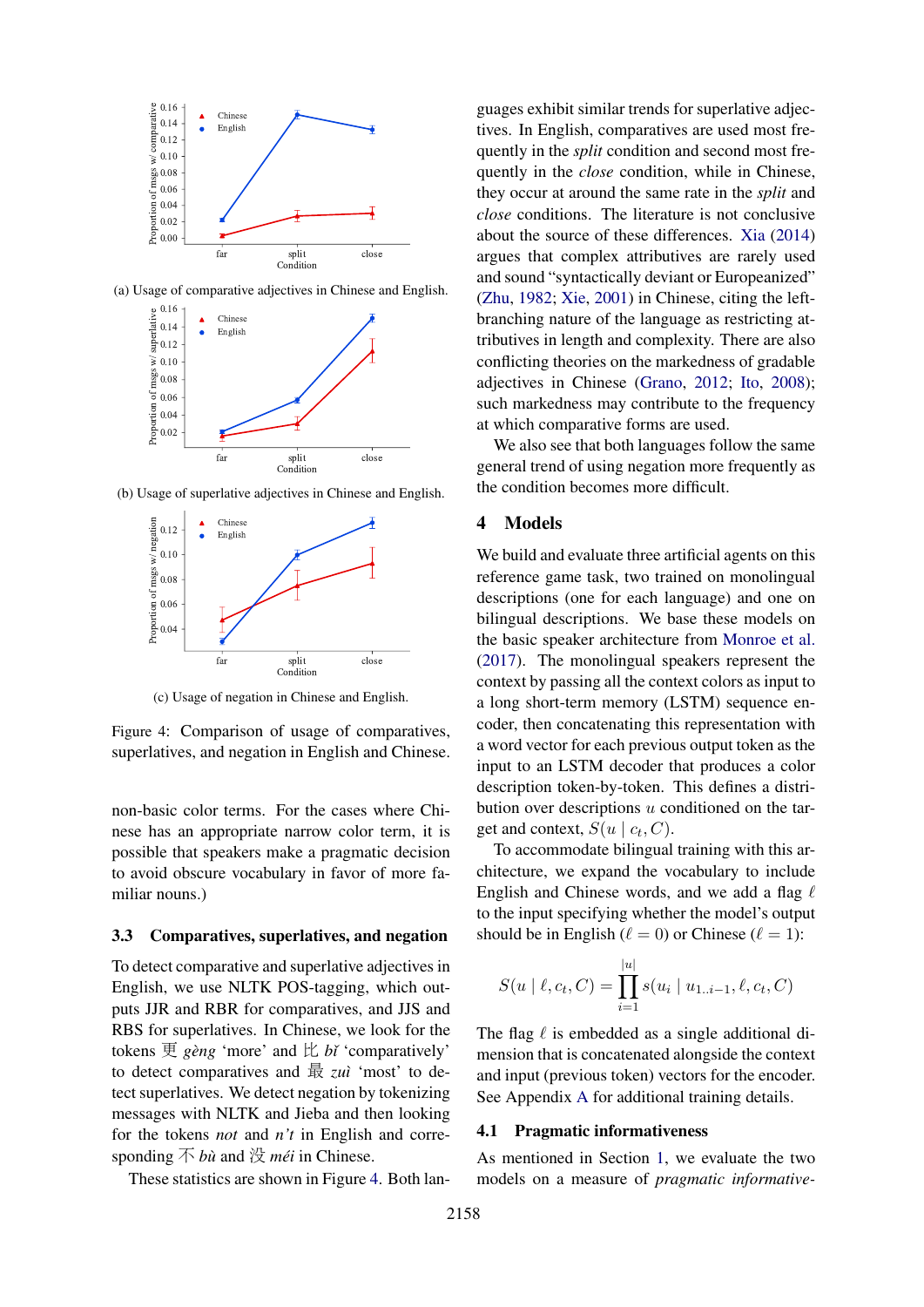*ness*: how well does the model represent a human speaker, such that a generative model of a listener can be built from it to interpret utterances? Formally, for a speaker  $S(u \mid \ell, c_t, C)$  and an example consisting of an utterance, language identifier, and color context  $(u, \ell, C)$ , we identify the  $t^*$  that maximizes the probability of  $u$  according to  $S$ :

$$
t^* = \arg\max_t S(u \mid c_t, C)
$$

That is, L uses a noisy-channel model with a uniform prior over target colors and  $S$  as a generation model to infer the most likely target color given the input utterance. The pragmatic informativeness of a speaker is the proportion of target colors in a test set correctly identified by  $t^*$ .

One drawback of this metric is it does not evaluate how faithful the model is to the overall distribution of human utterances, only the relative conditional likelihoods of human utterances for different target colors. In practice, since the agents are trained to minimize log likelihood, we do not observe our agents frequently producing wildly unhumanlike utterances; however, this is a caveat to keep in mind for evaluating agents that do not naturally approximate a language model.

The understanding model implied in this metric is equivalent to a version of the Rational Speech Acts model of pragmatic language understanding (Frank and Goodman, 2012; Goodman and Frank, 2016), or the *pragmatic posterior* of the Rational Observer model (McMahan and Stone, 2015). An important difference between our speaker model and those in the work cited above is that our speaker model is a neural network that makes a combined judgment of applicability (semantic appropriateness) and availability (utterance prior), instead of modeling the two components separately. However, we stop short of directly predicting the referent of an expression discriminatively, as is done by e.g. Kennington and Schlangen (2015), so as to require a model that is usable as a speaker.

A related metric is *communicative success* as defined by Golland et al. (2010), which judges the speaker by the accuracy of a human listener when given model-produced utterances. Our pragmatic informativeness metric instead gives a modelderived listener human utterances and assesses its accuracy at identifying colors. Pragmatic informativeness has the advantage of not requiring additional expensive human labeling in response to

model outputs; it can be assessed on an existing collection of human utterances, and can therefore be considered an automatic metric.

## 4.2 A note on perplexity

Perplexity is a common intrinsic evaluation metric for generation models.<sup>3</sup> However, for comparing monolingual and bilingual models, we found perplexity to be unhelpful, owing largely to its vocabulary-dependent definition. Specifically, if we fix the vocabulary in advance to include tokens from both languages, then the monolingual model performs unreasonably poorly, and bilingual training helps immensely. However, this is an unfair comparison: the monolingual model's high perplexity is dominated by low probabilities assigned to rare tokens in the opposite-language data that it did not see. Thus, perplexity ceases to be a measure of language modeling ability and assumes the role of a proxy for the out-of-vocabulary rate.

On the other hand, if we define the output vocabulary to be the set of tokens seen at least  $n$ times in training  $(n = 1 \text{ and } 2 \text{ are common})$ , then monolingual training yields better perplexity than bilingual training, but mainly because including opposite-language training data forces the bilingual model to predict more rare words that would otherwise be replaced with  $\langle \text{unk} \rangle$ .<sup>4</sup> This produces the counterintuitive result that perplexity initially goes *up* (gets worse) when increasing the amount of training data. (As a pathological case, with no training data, a model can get a perfect perplexity of 1 by predicting  $\langle \text{unk} \rangle$  for every token.)

# 5 Experimental results and analysis

Pragmatic informativeness of the models on English and Chinese data is shown in Table 1. The main result is that training a bilingual model helps compared to a Chinese monolingual one; however, the benefit is asymmetrical, as training on monolingual English data is superior for English data to training on a mix of Chinese and English. All differences in Table 1 are significant at  $p < 0.001$ 

 $3$ Two other intrinsic metrics, word error rate (WER) and BLEU (Papineni et al., 2002), were at or worse than chance despite qualitatively adequate speaker outputs, due to high diversity in valid outputs for similar contexts. This problem is common in dialogue tasks, for which BLEU is known to be an ineffective speaker evaluation metric (Liu et al., 2016).

<sup>&</sup>lt;sup>4</sup>The rare words that make this difference are primarily the small number of English words that were used by the Chinese-language participants; no Chinese words were observed in the English data from Monroe et al. (2017)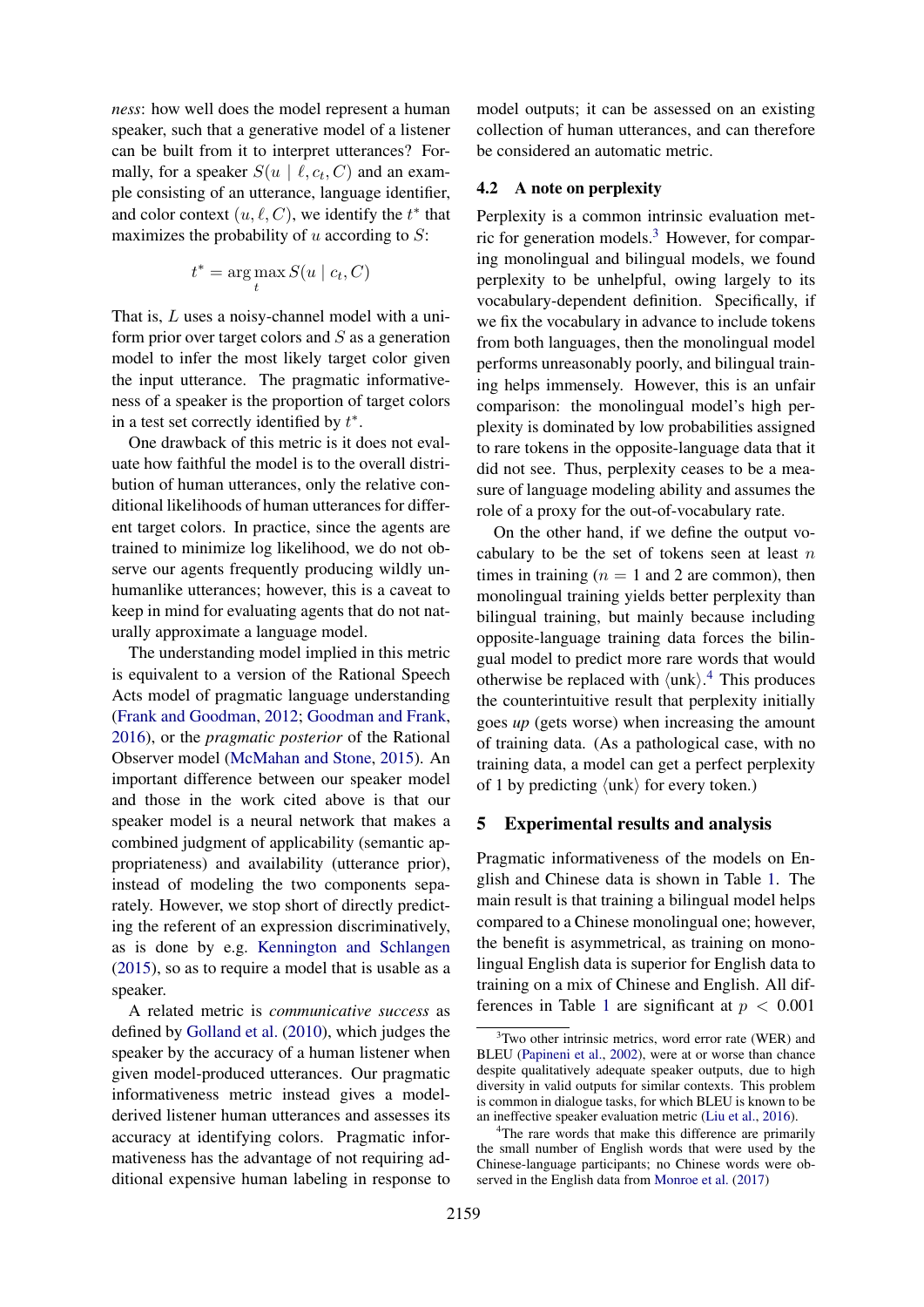| test | train     |       | dev acc test acc |
|------|-----------|-------|------------------|
| en   | en        | 80.51 | 83.06            |
|      | $en + zh$ | 79.73 | 81.43            |
| zh   | zh        | 67.16 | 67.75            |
|      | $en + zh$ | 71.81 | 72.89            |

Table 1: Pragmatic informativeness scores (%) for monolingual and bilingual speakers.

(approximate permutation test, 10,000 samples; Padó, 2006), except for the decrease on the English dev set, which is significant at  $p < 0.05$ .

An important difference between our corpora is that the English dataset is an order of magnitude larger than the Chinese. Intuitively, we expect adding more training data on the same task will improve the model, regardless of language. However, we find that the effect of dataset size is not so straightforward. In fact, the differences in training set size convey a non-linear benefit. Figure 5 shows the pragmatic informativeness of the monolingual and bilingual speakers on the development set as a function of dataset size (number of English and Chinese utterances). The blue curves (circles) in the plots on the left, Figure 5a and Figure 5c, are standard learning curves for the monolingual models, and their parallel red curves (triangles) show the pragmatic informativeness of the bilingual model with the same amount of in-language data plus all available data in the opposite language. The plots on the right, Figure 5b and Figure 5d, show the effect of gradually adding opposite-language data to the bilingual model starting with all of the in-language data.

Overall, we see that adding all English data consistently helps the Chinese monolingual model, whereas adding all Chinese data consistently hurts the English monolingual model (though with diminishing effects as the amount of English data increases). Adding small amounts of English data especially amounts comparable to the size of the Chinese dataset—*decreases* accuracy of the Chinese model dramatically. This suggests an interaction between the total amount of data and the effect of bilingual training: a model trained on a moderately small number of in-language examples can benefit from a much larger training set in another language, but combining data in two languages is detrimental when both datasets are very small and has very little effect when the in-



(c) Chinese without any / with all English

(d) All Chinese, varying amount of English data

Figure 5: Pragmatic informativeness (dev set) for different amounts and languages of training data.

language training set is large. This implies a benefit primarily in low-resource settings, which agrees with the findings of Johnson et al. (2016) using a similar architecture for machine translation.

### 5.1 Bilingual lexicon induction

To get a better understanding of the influence of the bilingual training on the model's lexical representations in the two languages, we extracted the weights of the final softmax layer of the bilingual speaker model and used them to induce a bilingual lexicon with a word vector analogy task. For two pairs of lexical translations,  $\ddot{\mathbf{g}} \triangleq l \hat{a} n s \hat{e} \rightarrow$ "blue" and "red"  $\rightarrow \not\subseteq$  *hóng*, we took the difference between the source language word vector and the target language word vector. To "translate" a word, we added this "translation vector" to the word vector for the source word, and found the word in the opposite language with the largest inner product to the resulting vector. The results are presented in Table 2. We identified the 10 most frequent color-related words in each language to translate. (In other words, we did not use this process to find translations of function words like "the" or the Chinese nominalization/genitive particle  $\hat{F}$  *de*, but we show proposed translations that were not color-related, such as 灰 *huī* being translated as the English comparative ending "-er".)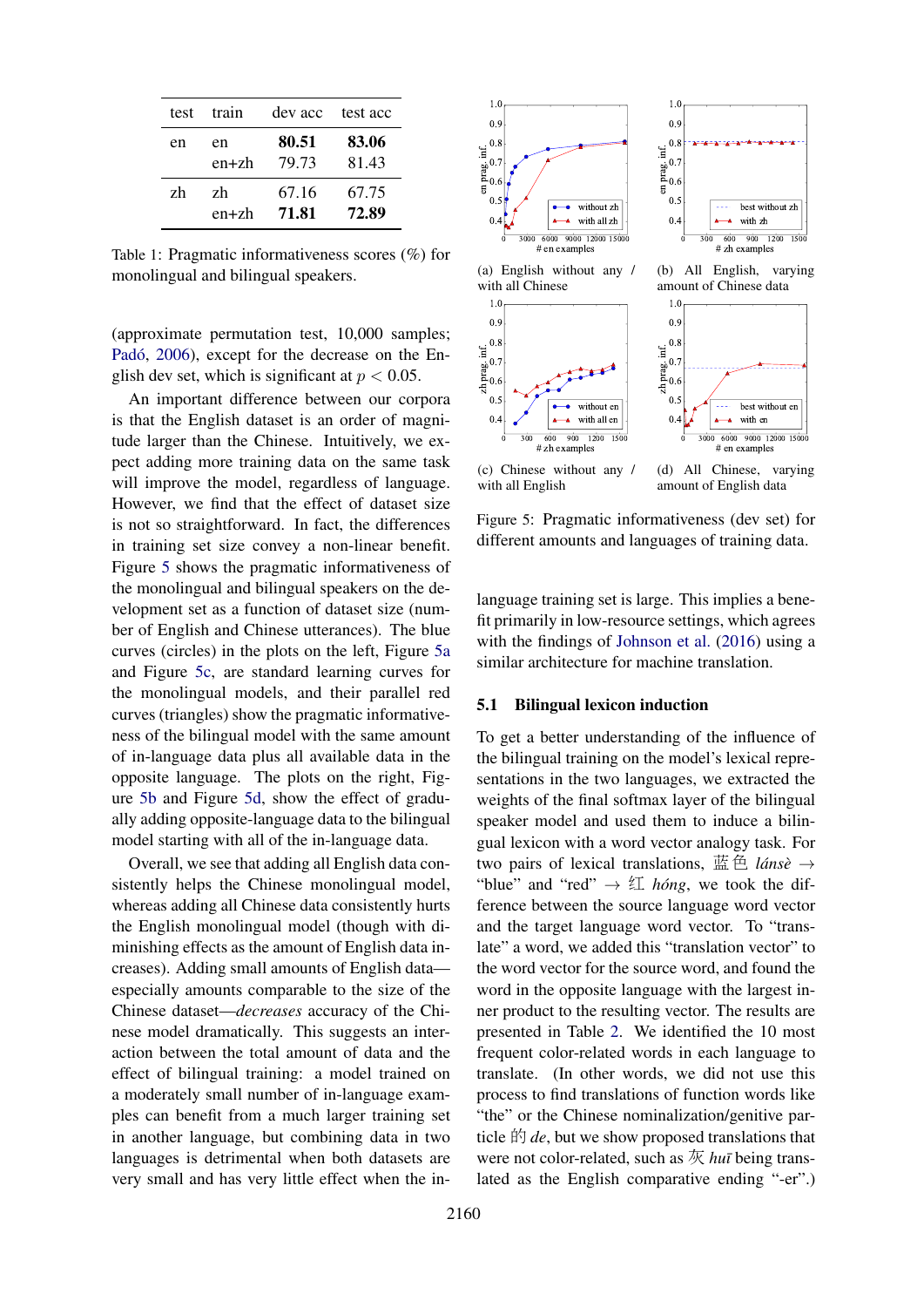| zh          | en     | en     | zh          |
|-------------|--------|--------|-------------|
| 绿色 'green'  | green  | green  | 绿'green'    |
| 紫色 'purple' | purple | blue   | 蓝 'blue'    |
| 蓝色 'blue'   | purple | purple | 蓝 'blue'    |
| 灰色 'grey'   | grey   | bright | 鲜艳 'bright' |
| 亮 'bright'  | bright | pink   | 粉色 'pink'   |
| 灰 'grey'    | -er    | grey   | 灰'grev'     |
| 蓝 'blue'    | teal   | dark   | 暗 'dark'    |
| 绿 'green'   | green  | gray   | 灰 'grey'    |
| 紫 'purple'  | purple | yellow | 黄色 'yellow' |
| 草 'grass'   | green  | light  | 最'most'     |

Table 2: Bilingual lexicon induction from Chinese to English (first two columns) and vice versa (last two). Correct translations in bold, semantically close words in *italic*.

The majority of common color words are translated correctly by this simple method, showing that the vectors in the softmax layer do express a linear correspondence between the representation of synonyms in the two languages.

#### 5.2 Color term semantics

The above experiment suggests that the bilingual model has learned word semantics in ways that discover translation pairs. However, we wish to know whether bilingual training has resulted in changes to the model's output distribution reflecting differences in the two languages' color systems. To evaluate this, we performed an experiment similar to the basic color term elicitations in the World Color Survey (WCS; Berlin and Kay, 1969) on our models. For each of the 330 colors in the original WCS, we presented that color to our monolingual and bilingual models and recorded the most likely color description according to the conditional language model. Our models require a three-color context to produce a description; as an approximation to eliciting context-insensitive color terms, we gave the model ten contexts with randomly generated (uniform in H, S, and V) distractor colors and averaged the language model probabilities. We also identified, for each color term produced as the most likely description of one or more colors, the color that resulted in the highest probability of producing that term.

The results are in Figure 6. The charts use the layout of the WCS stimulus, in which the two axes represent dimensions of color variation similar to hue and lightness. Each region represents a set of colors that the model labeled with the same color term, and a star marks the color that resulted in the



Figure 6: Color term lexica: colors in the World Color Survey palette grouped by highestprobability description, averaged over 10 randomly-generated pairs of distractor colors. The color that results in the highest probability of each description is marked with a star. English influences on the bilingual model include the appearance of 橙色 *chengs ´ e`* 'orange' and narrowing of 黄色 *huangs ´ e`* 'yellow' and 绿色 *l*¨u`*se`* 'green'.

highest probability of producing that term. The Chinese terms, except for 红 *hóng*, are abbreviated by deleting the final morpheme 色 *se`* 'color'.

The charts agree with Berlin and Kay (1969) on most of the differences between the two languages: *orange* and *pink* have clear regions of dominance in English, whereas in the Mandarin monolingual model *pink* is subsumed by  $\mathfrak{I}$  *hóng* 'red', and *orange* is subsumed by 黄色 *huangs ´ e`* 'yellow'. Our models produce three colors not in the six-color system<sup>5</sup> identified by Berlin and Kay for Mandarin: 灰色 *hu¯ıse`* 'grey', 紫色 *zˇıse`* 'purple', and 棕色 *zōngsè* 'brown'. We do not specifically claim these should be considered *basic* color terms, since Berlin and Kay give a theoretical definition of "basic color term" that is not rigorously captured by our model. In particular, they explicitly exclude 灰色 *hu¯ıse`* from the set of basic color terms, despite its frequency, because it has a mean-

<sup>5</sup>Notably absent are 'black' and 'white'. The collection methodology of Monroe et al. (2017) restricted colors to a single lightness, so black and white are not in the data. For these charts, we replaced the World Color Survey swatches with the closest color used in our data collection.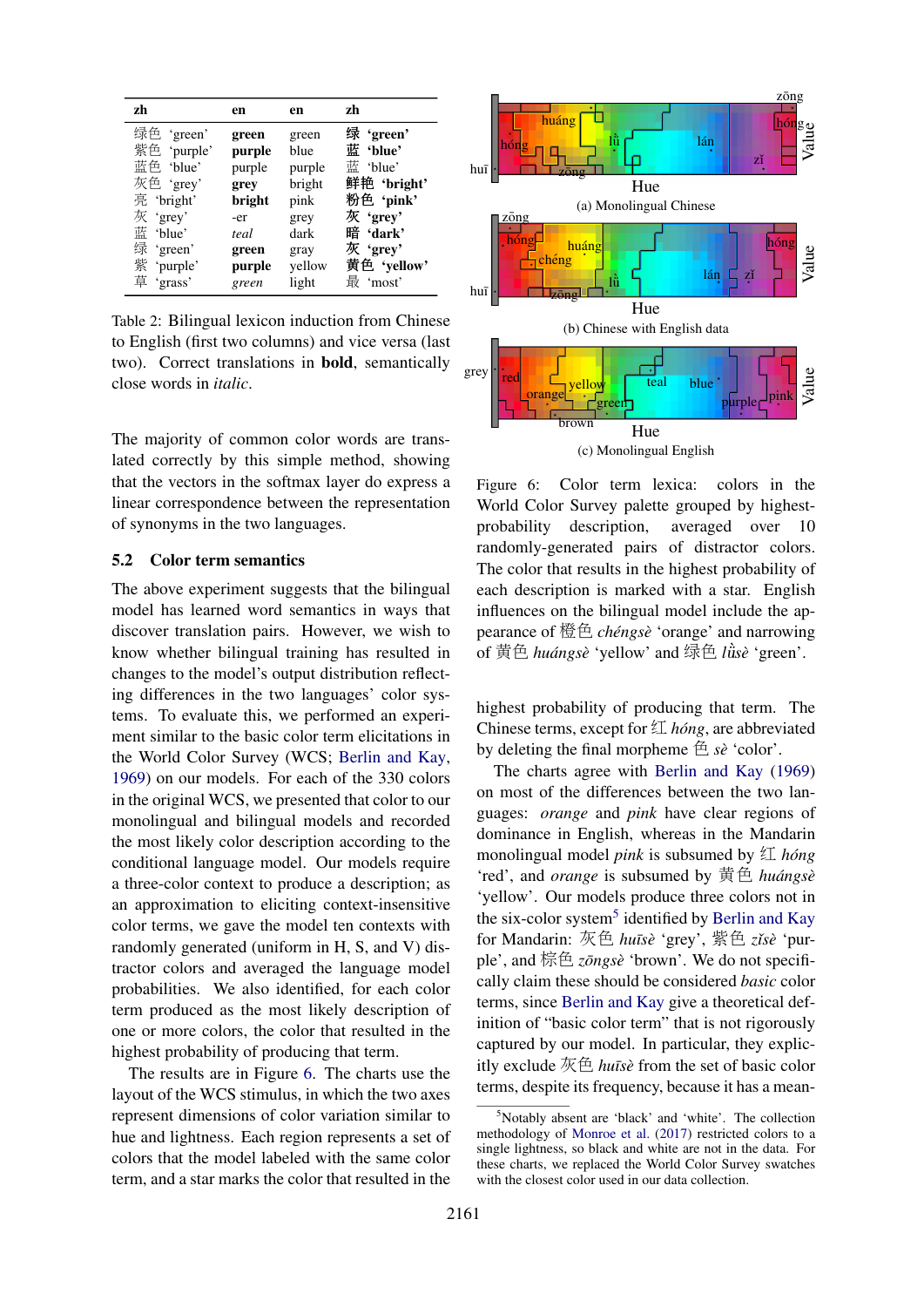ing that refers to an object ('ashes'). The other two may have been excluded for the same reason, or they may represent a change in the language or the influence of English on the participants' usage.<sup>6</sup>

A few differences between the monolingual and bilingual models can be characterized as an influence of one language's color system on the other. First, *teal* appears as a common description of a few color swatches from the English monolingual model, but the bilingual model, like the Chinese model, does not feature a common word for teal. Second, the Chinese monolingual model does not include a common word for orange, but the bilingual model identifies 橙色 *chengs ´ e`* 'orange'. Finally, the English *green* is semantically narrower than the Chinese 绿色 *l*ǜsè, and the Chinese bilingual model exhibits a corresponding narrowing of the range of  $\frac{d}{dx} \hat{E}$  *l*  $\hat{u}$ *se*.

Overall, however, the monolingual models capture largely accurate maps of each language's basic color system, and the bilingual model retains the major contrasts between them, rather than "averaging" between the two. This suggests that the bilingual model learns a representation of the input colors that encodes their categorization in both languages, and that for the most part these lexical semantic representations do not influence each other.

#### 5.3 Comparing model and human utterances

One observation indicates that the improvements in the bilingually-trained model are primarily at the pragmatic (context-dependent) level of language production. Figure 7 reveals that the bilingually-trained model better captures the main pragmatic pattern we observe in the human data, that of increasing message length in harder conditions. In both languages, the monolingual model uses longer utterances in the easy *far* condition than human speakers do, whereas the bilingual model is significantly closer on that condition to the human statistics. We see similar results in the use of negations and comparatives; the use of superlatives is not substantially different between the monolingual and bilingual models.

We note that this result does not rule out several competing hypotheses. In particular, we do not exclude improvements in compositional semantics or syntax, nor do we distinguish improvements in



(a) Human and model utterance lengths in English.



(b) Human and model utterance lengths in Chinese.

Figure 7: Comparison of mean length of messages between human and model utterances.

specific linguistic areas from broader regularization effects of having additional data in general. Preliminary experiments involving augmentation of the data by duplicating and deleting constituents show no gains, suggesting that the improvement depends on certain kinds of regularities in the English data that are not provided by artificial manipulations. However, more investigation is needed to thoroughly assess the role of general-purpose regularization in our observations.

# 6 Related work

The method we use to build a bilingual model involves adding a single dimension to the previoustoken vectors in the encoder representing the language (Section 4). In essence, the two languages have separate vocabulary representation at the input and output but shared hidden representations. Adding a hard constraint on the output vocabulary would make this equivalent to a simple form of multitask learning (Caruana, 1997; Collobert and Weston, 2008). However, allowing the model to use tokens from either language at any time is simpler and results in better modeling of mixedlanguage data, which is more common in non-English environments. In fact, our model occasionally ignores the flag and "code-switches" be-

 $6$ MTurk's restriction to US workers makes English influence more likely than would otherwise be expected.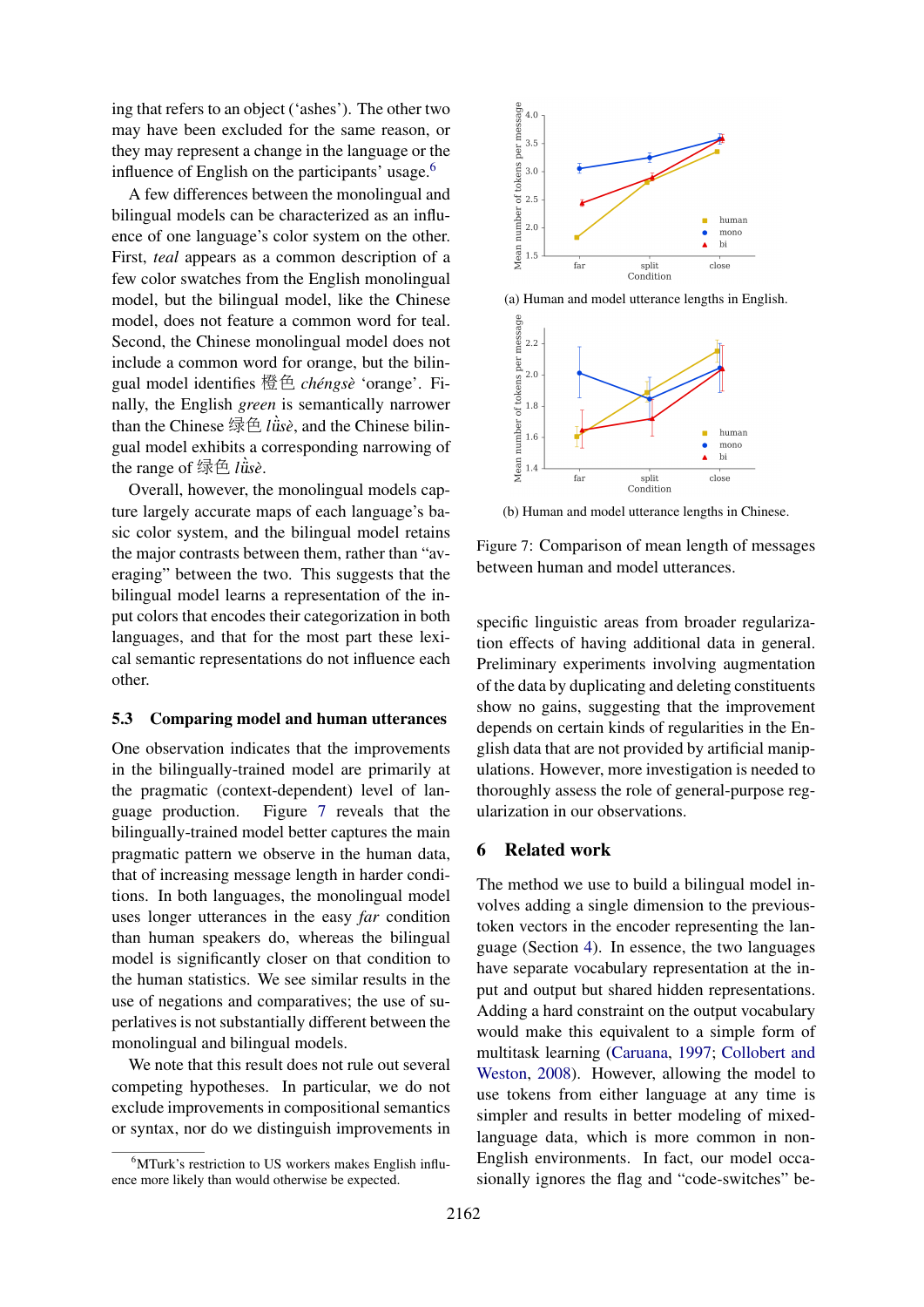tween the two languages within a single output, which is not possible in typical multitask architectures.

Using shared parameters for cross-lingual representation transfer has a large literature. Klementiev et al. (2012) and Hermann and Blunsom (2014) use multitask learning with multilingual document classification to build cross-lingual word vectors, and observe accurate lexical translations from linear vector analogy operations. They include predicting translations for words in parallel data as one of their tasks. Our translations from vector relationships (Section 5.1) derive their cross-lingual relationships from the non-linguistic input of our grounded task, without parallel data.

Huang et al. (2013) note gains in speech recognition from cross-lingual learning with shared parameters. In machine translation, Johnson et al. (2016) add the approach of setting the output language using a symbol in the input. Kaiser et al. (2017) extend this to image captioning, speech recognition, and parsing in one multitask system. Our work complements these efforts with an indepth analysis of bilingual training on a grounded generation task and an exploration of the relationship between cross-lingual semantic differences and pragmatics. In general, we see grounding in non-linguistic input, including images and sensory input from real and simulated worlds, as an intriguing substitute for direct linguistic supervision in low-resource settings. We encourage evaluation of multitask and multilingual models on tasks that require reference to the context for effective language production and understanding.

# 7 Conclusion

In this paper, we studied the effects of training on bilingual data in a grounded language task. We show evidence that bilingual training can be helpful, but with a non-obvious effect of dataset size: accuracy as a function of opposite-language data follows a U-shaped curve. The resulting model is more human-like in measures of sensitivity to contextual difficulty (pragmatics), while exhibiting language-specific lexical learning in the form of vector relationships between lexical pairs and differences between the two languages in common color-term extensions (semantics).

It should be noted that color descriptions in English and Chinese are similar both in their syntax and in the way they divide up the semantic

space. We might expect that for languages like Arabic and Spanish (with their different placement of modifiers), or Waorani and Pirahã (with their much smaller color term inventories), the introduction of English data could have detrimental effects that outweigh the language-general gains. An investigation across a broader range of languages is desirable.

Our contribution includes a new dataset of human utterances in a color reference game in Mandarin Chinese, which we release to the public<sup>7</sup> with our code and trained model parameters.<sup>8</sup>

### Acknowledgments

We thank Jiwei Li for extensive editing of our Chinese translations of the Mechanical Turk task instructions, Robert X.D. Hawkins for assistance setting up the data collection platform, and members of the Stanford NLP group—particularly Reid Pryzant, Sebastian Schuster, and Reuben Cohn-Gordon—for valuable feedback on earlier drafts. This material is based in part upon work supported by the Stanford Data Science Initiative and by the NSF under Grant Nos. BCS-1456077 and SMA-1659585.

## References

- Brent Berlin and Paul Kay. 1969. *Basic Color Terms: their Universality and Evolution*. University of California Press, Berkeley and Los Angeles.
- Steven Bird, Ewan Klein, and Edward Loper. 2009. *Natural Language Processing with Python*. O'Reilly Media, Sebastopol, CA.
- Rich Caruana. 1997. Multitask learning. *Machine Learning*, 28:41–75.
- Ronan Collobert and Jason Weston. 2008. A unified architecture for natural language processing: Deep neural networks with multitask learning. In *Proceedings of the 25th International Conference on Machine Learning (ICML)*, pages 160–167. ACM.
- Robert Dale and Ehud Reiter. 1995. Computational interpretations of the Gricean maxims in the generation of referring expressions. *Cognitive Science*, 19(2):233–263.
- Christiane Fellbaum, editor. 1998. *WordNet: An Electronic Lexical Database*. MIT Press, Cambridge, MA.

<sup>7</sup>https://cocolab.stanford.edu/ datasets/colors.html <sup>8</sup>https://github.com/futurulus/ colors-in-context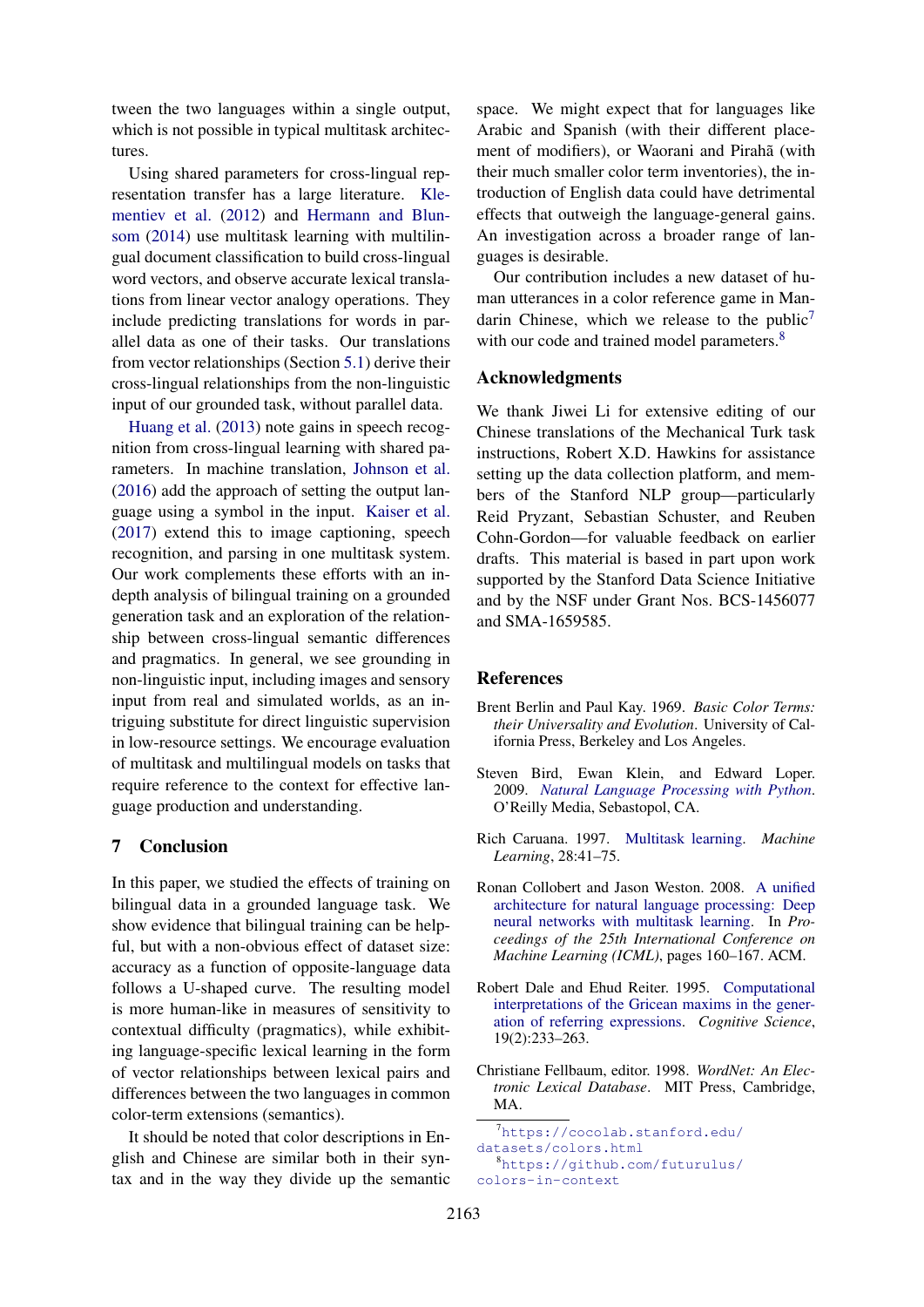- Michael C. Frank and Noah D. Goodman. 2012. Predicting pragmatic reasoning in language games. *Science*, 336(6084):998.
- Dave Golland, Percy Liang, and Dan Klein. 2010. A game-theoretic approach to generating spatial descriptions. In *Proceedings of the 2010 Conference on Empirical Methods on Natural Language Processing (EMNLP)*.
- Noah D. Goodman and Michael C. Frank. 2016. Pragmatic language interpretation as probabilistic inference. *Trends in Cognitive Sciences*, 20(11):818– 829.
- Thomas Grano. 2012. Mandarin 'hen' and universal markedness in gradable adjectives. *Natural Language & Linguistic Theory*, 30(2):513–565.
- H. Paul Grice. 1975. Logic and conversation. In Peter Cole and Jerry Morgan, editors, *Syntax and Semantics*, volume 3: Speech Acts, pages 43–58. Academic Press, New York.
- Robert X. D. Hawkins. 2015. Conducting real-time multiplayer experiments on the web. *Behavior Research Methods*, 47(4):966–976.
- Karl Moritz Hermann and Phil Blunsom. 2014. Multilingual models for compositional distributed semantics. In *Proceedings of the 52nd Annual Meeting of the Association for Computational Linguistics (ACL)*, pages 58–68. Association for Computational Linguistics.
- Laurence R. Horn. 1984. Toward a new taxonomy for pragmatic inference: Q-based and R-based implicature. In Deborah Schiffrin, editor, *Meaning, Form, and Use in Context: Linguistic Applications*, pages 11–42. Georgetown University Press, Washington, D.C.
- Jui-Ting Huang, Jinyu Li, Dong Yu, Li Deng, and Yifan Gong. 2013. Cross-language knowledge transfer using multilingual deep neural network with shared hidden layers. In *Proceedings of the 2013 IEEE International Conference on Acoustics, Speech and Signal Processing (ICASSP)*, pages 7304–7308. IEEE.
- Satomi Ito. 2008. Typology of comparatives. In *Proceedings of the 22nd Pacific Asia Conference on Language, Information and Computation (PACLIC)*, pages 197–206.
- Melvin Johnson, Mike Schuster, Quoc V. Le, Maxim Krikun, Yonghui Wu, Zhifeng Chen, Nikhil Thorat, Fernanda Viegas, Martin Wattenberg, Greg Corrado, ´ et al. 2016. Google's multilingual neural machine translation system: enabling zero-shot translation. *arXiv preprint arXiv:1611.04558*.

Sun Junyi. 2015. Jieba Python Library.

- Łukasz Kaiser, Aidan N. Gomez, Noam Shazeer, Ashish Vaswani, Niki Parmar, Llion Jones, and Jakob Uszkoreit. 2017. One model to learn them all. *arXiv preprint arXiv:1706.05137*.
- Casey Kennington and David Schlangen. 2015. Simple learning and compositional application of perceptually grounded word meanings for incremental reference resolution. In *Proceedings of the 53rd Annual Meeting of the Association for Computational Linguistics and the 7th International Joint Conference on Natural Language Processing (ACL-IJCNLP)*, pages 292–301. Association for Computational Linguistics.
- Alexandre Klementiev, Ivan Titov, and Binod Bhattarai. 2012. Inducing crosslingual distributed representations of words. In *Proceedings of COLING 2012*, pages 1459–1474. International Committee on Computational Linguistics.
- Emiel Krahmer and Kees van Deemter. 2012. Computational generation of referring expressions: A survey. *Computational Linguistics*, 38(1):173–218.
- Stephen C. Levinson. 2000. *Presumptive Meanings: The Theory of Generalized Conversational Implicature*. MIT Press, Cambridge, MA.
- Chia-Wei Liu, Ryan Lowe, Iulian V. Serban, Michael Noseworthy, Laurent Charlin, and Joelle Pineau. 2016. How NOT to evaluate your dialogue system: An empirical study of unsupervised evaluation metrics for dialogue response generation. In *Proceedings of the 2016 Conference on Empirical Methods in Natural Language Processing (EMNLP)*, pages 2122–2132. Association for Computational Linguistics.
- Brian McMahan and Matthew Stone. 2015. A Bayesian model of grounded color semantics. *Transactions of the Association for Computational Linguistics*, 3:103–115.
- Will Monroe, Robert X.D. Hawkins, Noah D. Goodman, and Christopher Potts. 2017. Colors in context: A pragmatic neural model for grounded language understanding. *Transactions of the Association for Computational Linguistics*, 5:325–338.
- Sebastian Padó. 2006. User's guide to sigf: Signifi*cance testing by approximate randomisation*.
- Kishore Papineni, Salim Roukos, Todd Ward, and Wei-Jing Zhu. 2002. BLEU: A method for automatic evaluation of machine translation. In *Proceedings of the 40th Annual Meeting of the Association for Computational Linguistics (ACL)*. Association for Computational Linguistics.
- Seymour Rosenberg and Bertram D. Cohen. 1964. Speakers' and listeners' processes in a word communication task. *Science*, 145(3637):1201–1203.